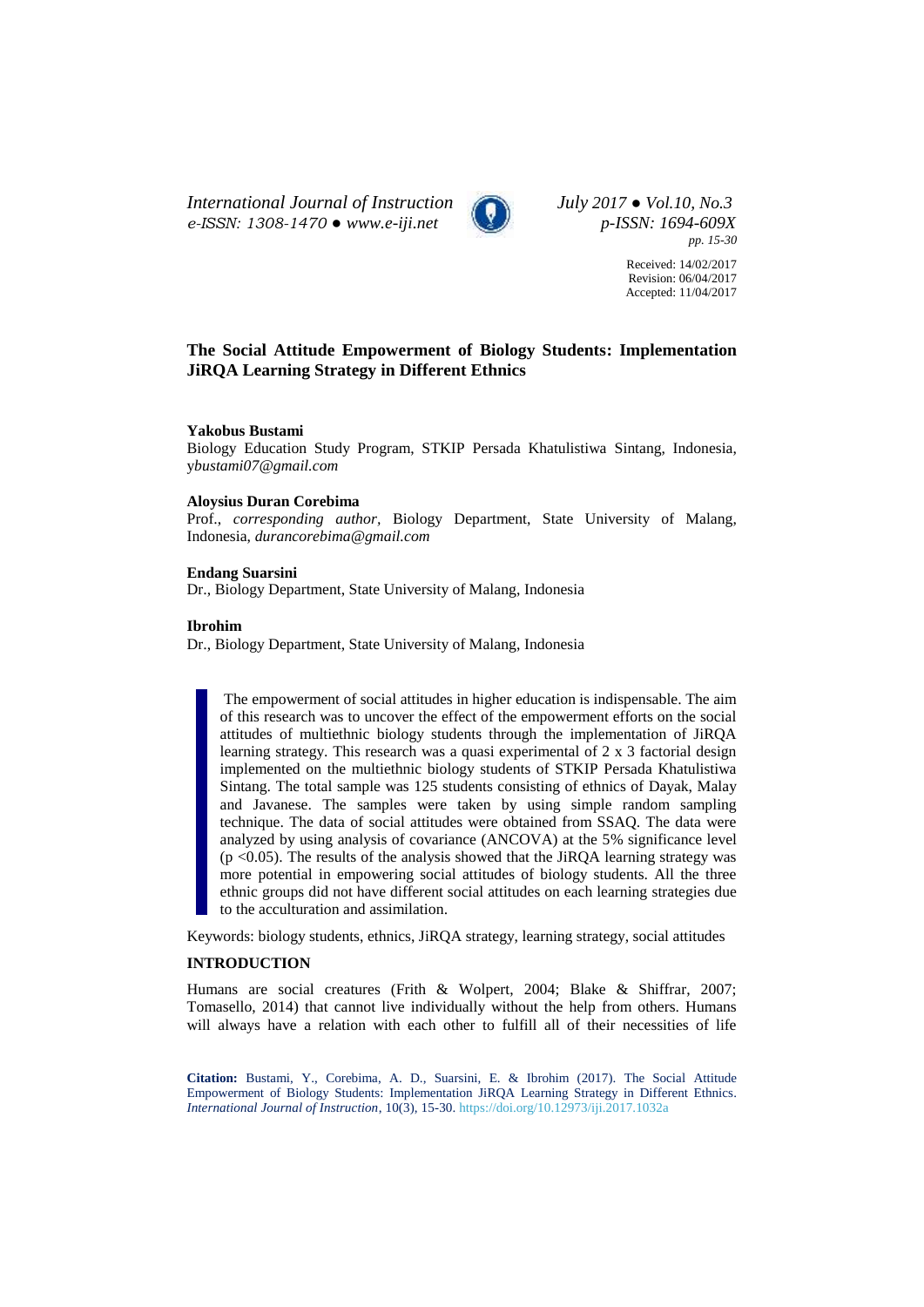(Purwaaktari, 2015), which require humans to have collaboration skill (in collaboration) in order to survive the challenges of the global society today (Trilling & Fadel, 2009; Rotherham & Willingham, 2009; Greenstein, 2012). The collaboration skill will be able to make the individuals to interact with each other, so that the social attitudes as the objectives of education can be enhanced.

There have been many appeals to build up the social attitudes in the field of education. UNESCO (1996) expressed the ideas about the importance of social attitudes written at one of the education pillars, that was "learning to live together". Furthermore, the research by Ramalingam et al. (2014) also reveals that higher education has an important role in assessing affective (attitude), psychomotor and cognitive aspects. Among the three aspects, the attitude aspect, such as spirituality and sociability, becomes the primary point that should be possessed by every graduate.

Social attitudes are required in everyday life, and can be used as a provision to place ourselves, so that we can socialize and interact in families, communities, and schools or colleges. The good interaction will be able to create a harmonious and peaceful life. Social attitudes are also needed in the learning process. The students having good social attitudes will be able to establish a good cooperation to achieve the learning objectives. In addition, social attitudes have an effect on the students' learning results (Parke  $\&$ Clarke-Stewart, 2011). The effect of social attitudes on the learning results can be seen from the results of the experimental research conducted in STKIP Persada Khatulistiwa Sintang showing that the contribution of social attitudes on the learning results in the conventional class was 8.80% and in the experimental class was 2.00%.

Based on this reality, the empowerment of social attitudes in higher education is indispensable. But in fact, many problems related to poor social attitudes can still be found, especially among the students of biology education in STKIP Persada Khatulistiwa Sintang. The results of the observation showed that there were students who did not have a responsibility (35.97%), and did not respect friends of different ethnic, religions, race, cultures, and gender (30.70%), and those did not want to cooperate with the other ethnic groups (34.21%). If this situation was left unchecked, it could lead to social friction on the students of multiethnic background.

As a multiethnic country, Indonesia often experiences some social frictions between ethnic groups. Many examples of friction or social conflicts taken place are caused by the ethnic differences, such as in Aceh, Kalimantan, Poso, Maluku and North Molluccas (Darmadi, 2011). The social conflicts can be overcome as soon as possible through a multiethnic education integrated in the learning process (Bank, 2002; Clarry, 2004; and Rachmawati, 2014).

The importance of multicultural education has been revealed by several previous researches. Bahtiar (2015) revealed that multiethnic education always upheld the values of heterogeneity and plurality in an ethnically diverse society. Multiethnic education is regarded as a resistance to fanaticism that leads to violence prevention. Multiethnic education is able to accommodate the differences of ethnics in harmony, tolerance, and mutual respect, and it is expected to be a pillar of peace, prosperity and harmony in the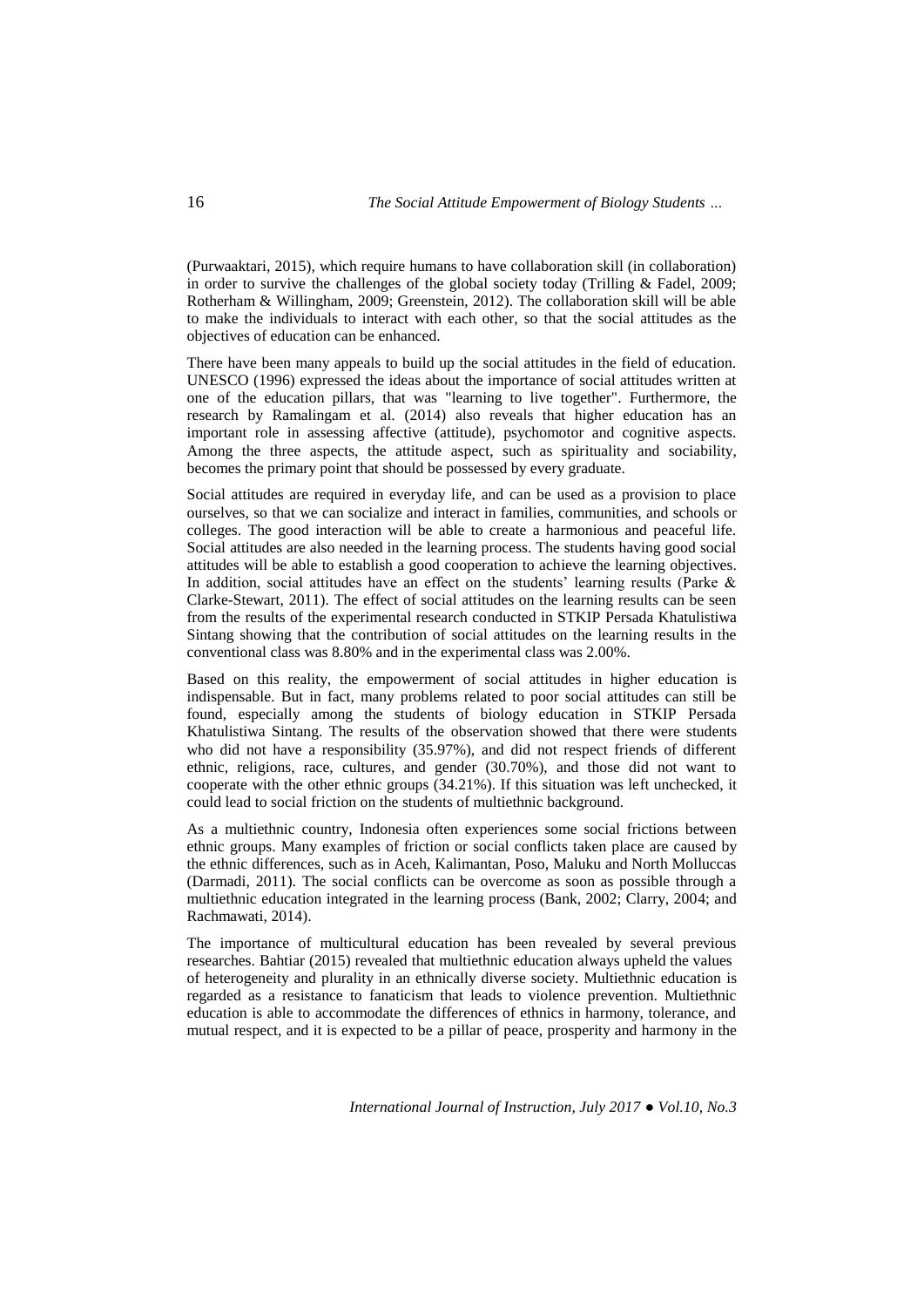society, so that it can enhance the students' character through the development of mutual respect among ethnic groups (Tilaar, 2009).

One of learning strategies to integrate the multiethnic education into the learning process is a cooperative learning strategy (Kadir et al., 2005; Darmadi, 2011; and Bahtiar, 2015), including the Jigsaw, Reading, Questioning, Answering (JiRQA) strategies. JiRQA learning strategy is the integration of the syntax between Jigsaw learning and Reading, Questioning, Answering (RQA) learning strategy, with seven stages as follows: (1) stating the topic of the learning, (2) forming original heterogeneous groups, (3) Reading, Questioning, Answering activities in the original groups, (4) forming expert groups, (5) discussion in expert groups (6) discussion and peer tutors in the original groups, (7) giving quizzes and giving group rewards as well as giving homework to read and summarize the related material to be studied.

The results of various researches have revealed that the implementation of cooperative learning strategies was capable of empowering the social attitudes of multiethnic students (Bleszynska, 2008; Boleng & Corebima, 2014; Bahtiar, 2015). The research of Bleszynska (2008) revealed that the implementation of cooperative learning strategies reduced the individualism, xenophobia and ethnocentric character of multiethnic students and prevented social conflicts as well as formed harmony in a pluralistic society. Cooperative learning strategies have proven to have a positive effect on social competence (Cohen & Lotan, 1995; Ginsburg-Block et al., 2006; Roseth el.al., 2008) and when implemented to different ethnic groups, it could enhance the relations among ethnics at school (McKown, 2005). The established relationship makes an inter-ethnic assimilation, so that it creates the character values such as harmonious and peaceful which eventually strengthen the social attitudes of multiethnic students.

## **Framework and Hypothesis**

Based on the framework for implementation of JiRQA learning strategy to empower social attitudes of multiethnic students is cooperative learning, with six dimensions as follows: (1) mutual dialogue and arguments, (2) creating social interactions, (3) developing a common purpose, (4) group and individual learning, (5) interdependence, (6) collaboration learning (Slavin, 2010). We use this framework in our research to develop hypothesis. Hypothesis in this research is JiRQA learning strategy can empower social attitudes of multiethnic students.

# **Aims of the Research**

The aim of this research was to uncover the empowerment efforts on the social attitudes of biology multiethnic students through the implementation of JiRQA learning strategy. This research is expected to be a reference to apply the JiRQA learning strategies to the multiethnic students in empowering their social attitudes.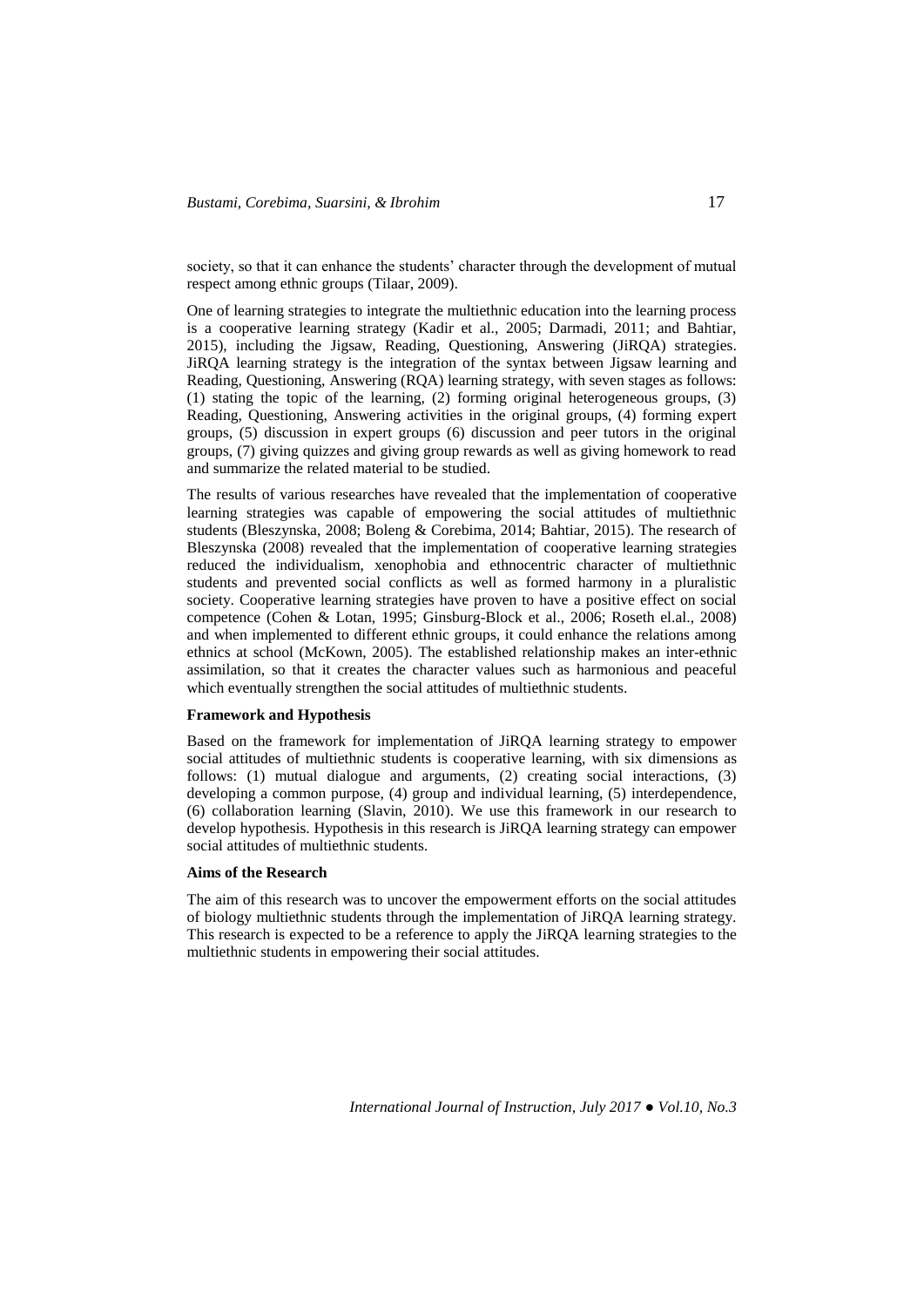## **METHOD**

# **Research Design**

This was a quasi-experimental research using Nonequivalent Control Group Design consisting of two factors  $(2 \times 3)$ . The first factor was the kind learning strategy (consisting of two learning: JiRQA learning and conventional learning). The second factor was multiethnic students consisting of three ethnics namely Dayak, Malay and Javanese. The kind learning and ethnicity were the independent variables while the social attitudes were the dependent variables. The design of this research can be seen in Table 1.

## Table 1

| <u>.</u>       |                               |                 |  |
|----------------|-------------------------------|-----------------|--|
| Pretest        | Treatment                     | Posttest        |  |
|                | S1E1                          | O2              |  |
| O <sub>3</sub> | S1E2                          | O4              |  |
| O5             | S1E3                          | Ο6              |  |
|                | S2E1                          | O8              |  |
| О9             | S <sub>2</sub> E <sub>2</sub> | O <sub>10</sub> |  |
|                | S2E3                          | $\Omega$ 12     |  |

(A modification from Fraenkel & Wallen, 1993) Note:  $S1 = JiRQA$  learning  $E1 = Dayak$  ethnic  $S2 =$  conventional learning E2 = Malay ethnic  $01, 03, 05, 07, 09, 011$  = Pretest Score E3 = Javanese ethnic

#### **Population and Sample of the Research**

O2, O4, O6, O8, O10, O12 = Posttest Score

This research was conducted at STKIP Persada Khatulistiwa Sintang, Indonesia. The population of this research was all the students of biology education program with the total of 586 students. The sample of this research was the students who programmed zoology course on the even semester of the 2015/2016 academic year with the total sample of 125 students. The sample consisted of three ethnics, namely Dayak (49 students), Malay (37 students), and Javanese (39 students). The sample of the experiment class was taken by using simple random sampling technique based on the equality level of their academic ability. The results of the placement test indicated that all the samples had equal academic ability.

#### **Research Instrument**

The instrument used to measure the students' social attitudes was a questionnaire sheet called as Student Social Attitudes Questionnaire (SSAQ). SSAQ was developed based on the Likert scale questionnaire with the statement of Strongly Agree (SA), Agree (A), Disagree (D), and Strongly Disagree (SD). The total statement of SSAQ was 30 items. SSAQ was the modified version of Maasawet (2009) with some indicators of social attitudes, namely honesty, discipline, attitude, responsibility, tolerance, cooperation,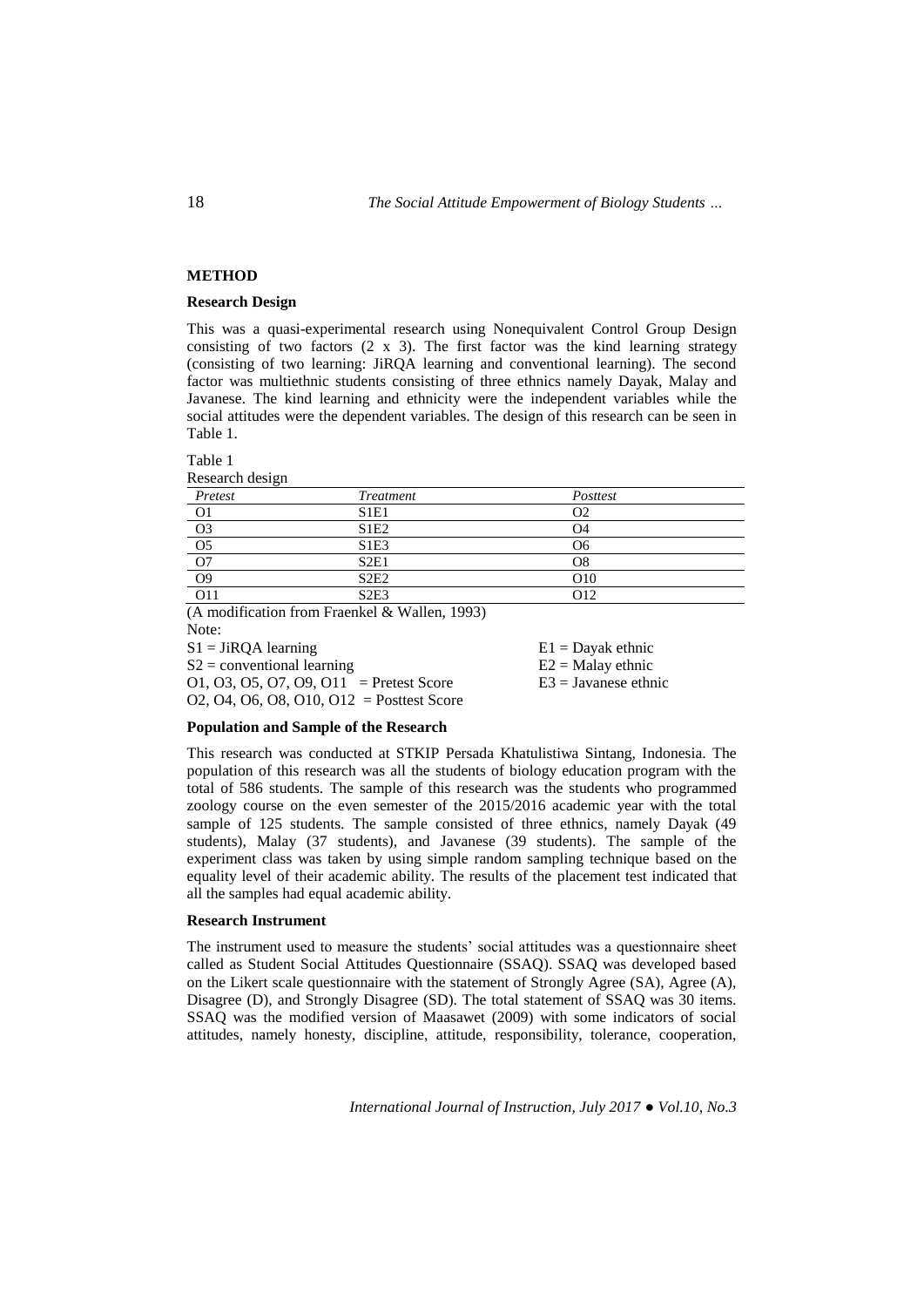confidence, and democratic plurality attitude. SSAQ had been validated by a team of experts (content and construct validation) and had been tried out (empirical validation). Content and construct validity has been obtained through validation conducted by a team of experts, while the empirical validity has been obtained by the try-out of the instrument. The results of the empirical validation showed that all the items were valid and reliable (product moment value ranged from 0.309 to 0.676 and Cronbach alpha values ranged from 0.872 to 0.881).

### **Data Collection and Analysis**

The data of the social attitudes collected by using SSAQ questionnaire given to all the research sample, was obtained before and after the treatment. The answers of the students' statements were scored based on the Likert scale score of 1-4 and then it was converted to another score ranging 0-100, based on 30 items; student score of 0 has been, scored as 0, and student score of 120 has been, scored as 100.The data obtained were then summarized and analyzed.

The prerequisite test for each learning strategy was conducted related to normality and homogeneity. The results of the prerequisite tests, both the pretest and posttest for each learning strategy showed a normal and homogeneous distribution (value:  $p > 0.05$ ); the normality value of pretest and posttest was 0.633 and 0.361 respectively as well as, the homogeneity value of pretest and posttest was 0.630 and 0.747 respectively. The data analysis was performed using analysis of covariance (ANCOVA) at the significance level of 5% (value:  $p<0.05$ ), and then continued with the Least Significant Difference (LSD) test, if the results of the ANCOVA were significantly different. All the data analysis used SPSS version 16.

# **FINDINGS**

The results of the descriptive analysis [Table 2] show that all ethnics in the conventional learning had a lower increase than that of all the ethnics in the JiRQA learning strategy. The increase in JiRQA produced the social attitudes in very good category. It was different from the conventional learning that achieved good category.

| Learning/Learning<br>strategy | Ethnic<br>groups | N  | Pretest<br>mean | Category | Posttest<br>mean | Category  | <i>Increase</i><br>(%) |
|-------------------------------|------------------|----|-----------------|----------|------------------|-----------|------------------------|
| JiRQA                         | Dayak            | 26 | 77.92           | Good     | 84.10            | Very good | 7.94                   |
|                               | Malay            | 18 | 74.49           | Good     | 83.66            | Very good | 12.30                  |
|                               | Java             | 20 | 74.58           | Good     | 84.63            | Very good | 11.89                  |
|                               | Total            | 64 | 75.91           | Good     | 84.14            | Very good | 10.84                  |
| Conventional                  | Dayak            | 23 | 76.23           | Good     | 77.14            | Good      | 1.19                   |
|                               | Malay            | 19 | 77.28           | Good     | 77.94            | Good      | 0.85                   |
|                               | Java             | 19 | 75.83           | Good     | 79.21            | Good      | 4.45                   |
|                               | Total            | 61 | 76.43           | Good     | 78.03            | Good      | 2.09                   |

Table 2

Summary of Mean Score of social Attitudes of the multiethnic Students

Note  $N =$  Number of students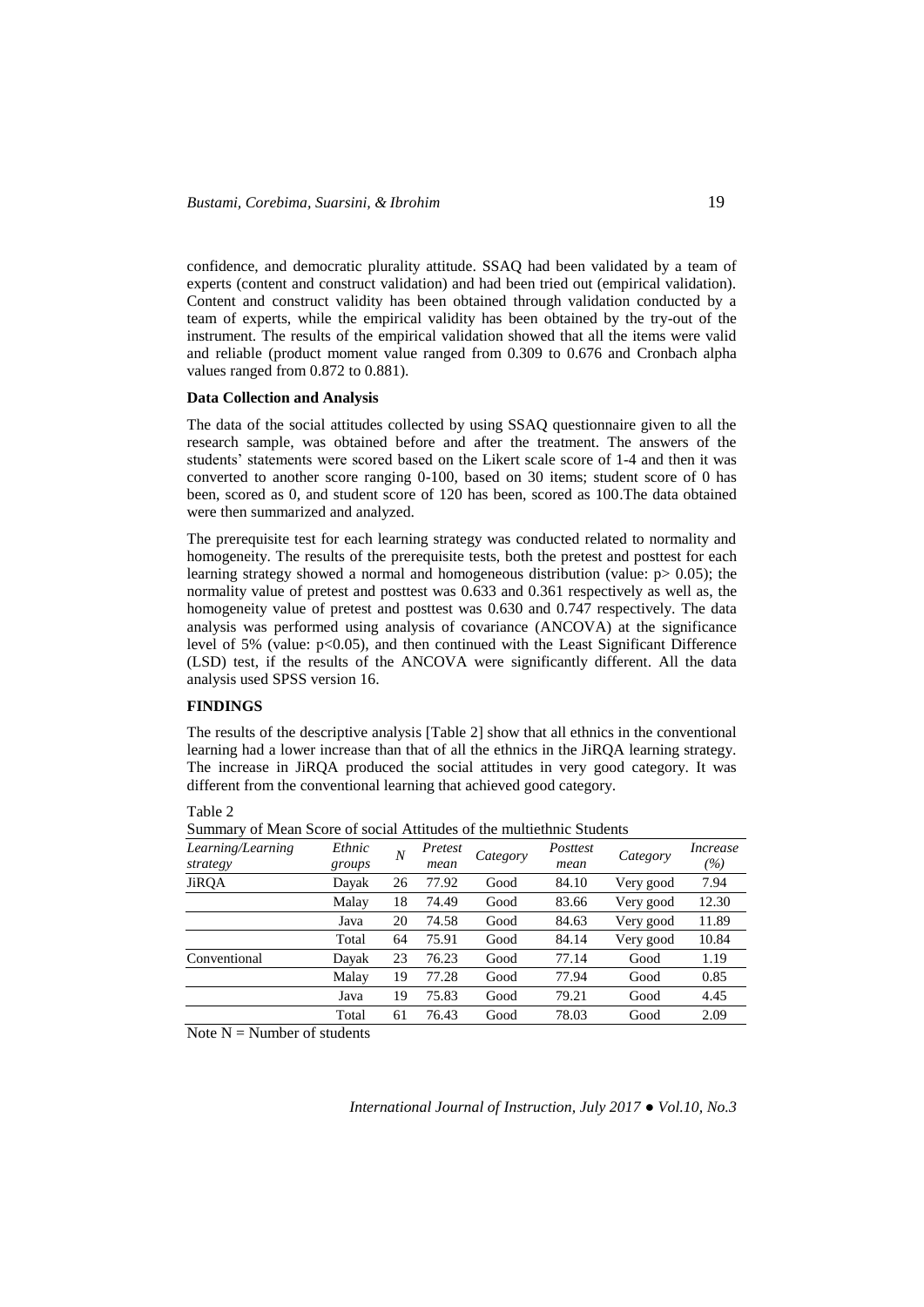The summary of the results of ANCOVA related to the effect of learning strategy, ethnics, and the interaction between learning strategy and ethnics on the social attitude of biology students can be seen in Table 3.

| Summary of the Results of ANCOVA on the social Attitudes of multiethnic Students |                         |     |             |         |      |
|----------------------------------------------------------------------------------|-------------------------|-----|-------------|---------|------|
| Source                                                                           | Type III Sum of Squares | df  | Mean Square | F       | Sig. |
| <b>Corrected Model</b>                                                           | 1404.815                | 6   | 234.136     | 8.817   | .000 |
| Intercept                                                                        | 4064.346                |     | 4064.346    | 153.055 | .000 |
| X Social                                                                         | 172.177                 |     | 172.177     | 6.484   | .012 |
| Strategy                                                                         | 1181.145                |     | 1181.145    | 44.479  | .000 |
| Ethnics                                                                          | 59.250                  | 2   | 29.625      | 1.116   | .331 |
| Strategy * Ethnics                                                               | 6.272                   | 2   | 3.136       | .118    | .889 |
| Error                                                                            | 3133.473                | 118 | 26.555      |         |      |
| Total                                                                            | 819326.000              | 125 |             |         |      |
| Corrected Total                                                                  | 1404.815                | 6   | 234.136     | 8.817   | .000 |

The results of ANCOVA [Table 3] show that learning strategy had an effect on social attitudes ( $p = 0.000 \le 0.05$ ), while ethnics and the interaction between learning strategy and ethnics did not have an effect on social attitudes of biology students ( $p = 0.889$ ) 0.05). The results of ANCOVA related to the learning strategy potency show that JiRQA was 8.00% higher and significantly different from the conventional learning. These results indicate that the JiRQA learning strategy is more capable to increase the social attitudes of biology students than the conventional learning.

Related to the interaction between learning strategy and ethnics, although it was proved having no effect, it could be continued with LSD test to determine the differences of the mean score of the combination group. The results of post hoc test related to the effect of the interaction between learning strategy and ethnics on the social attitudes of biology students can be seen in Table 4.

Table 4

Summary of the LSD Notation related to the Mean Score of the corrected social **Attitudes** 

| Learning/Learning strategy Ethnic groups Xsocial Ysocial Difference Cor value LSD Notation |       |       |            |       |       |   |
|--------------------------------------------------------------------------------------------|-------|-------|------------|-------|-------|---|
| Conventional                                                                               | Dayak | 76.23 | 77.14 0.91 |       | 76.71 | a |
|                                                                                            | Malay | 77.28 | 77.94      | 0.66  | 77.23 | a |
|                                                                                            | Java  | 75.83 | 79.21      | 3.38  | 78.86 | a |
|                                                                                            | Total | 76.43 | 78.03      | 1.60  | 77.60 | a |
| JiRQA                                                                                      | Dayak | 77.92 | 84.10      | 6.18  | 83.42 | h |
|                                                                                            | Malay | 74.49 | 83.66      | 9.17  | 83.52 | b |
|                                                                                            | Java  | 74.58 | 84.63      | 10.05 | 84.49 | b |
|                                                                                            | Total | 75.91 | 84.14      | 8.23  | 83.81 | b |

The results of the post hoc analysis of LSD test in Table 4 show that the social attitudes of biology students among ethnics are not significantly different in the two learning

*International Journal of Instruction, July 2017 ● Vol.10, No.3*

Table 3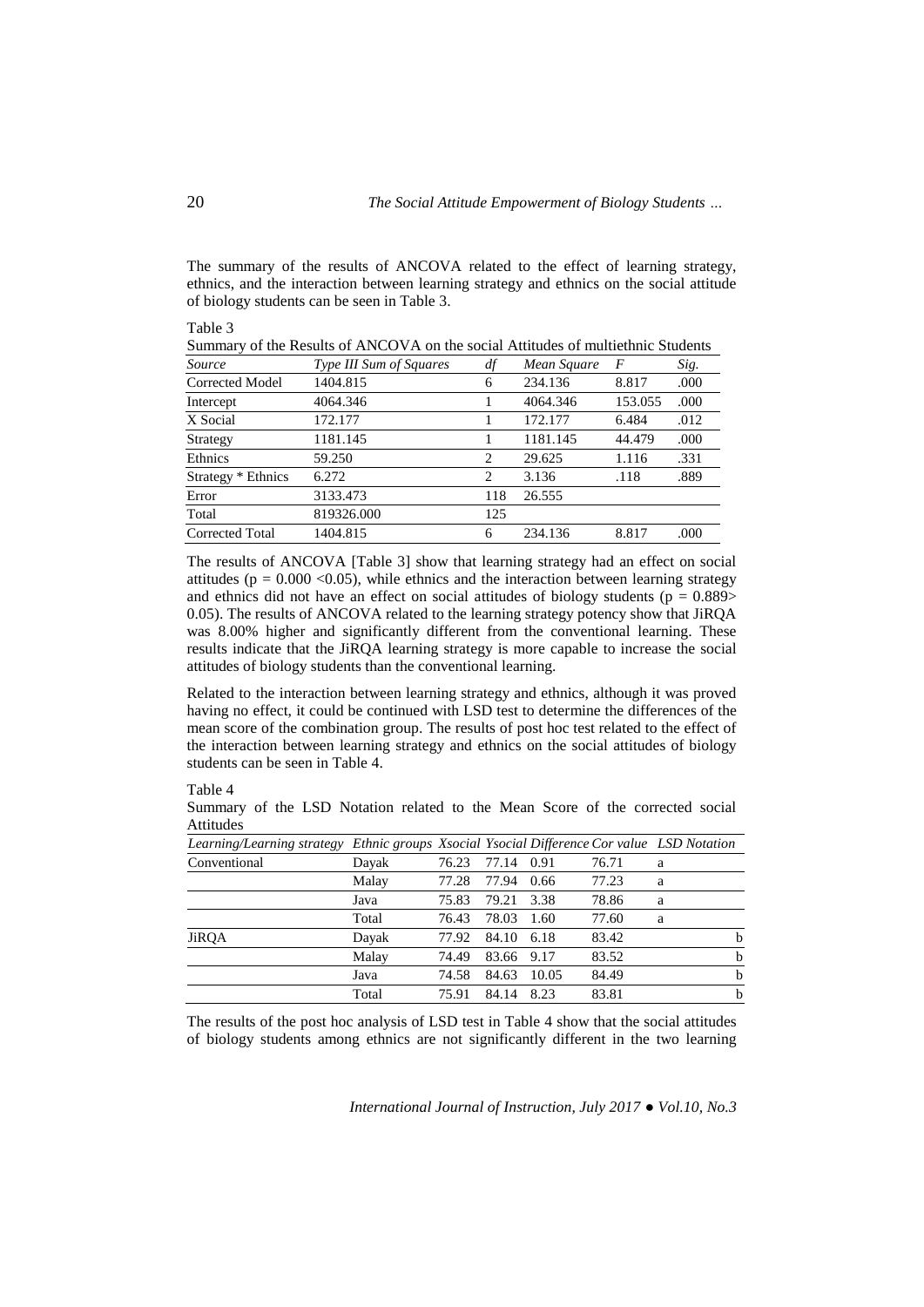groups respectively. The results of LSD test related to the combination group of learning and ethnic group are in line with the results of the post hoc test related to the strategy.

The computation result of effect size related to ANCOVA tests is presented in Table 5. It indicates that the effect size of the learning strategy to social attitude classified as high, while the effect size of ethnics as well as the effect size of their interaction classified as low (the interpretation of the effect size was based on Cohen, 1988).

Table 5

Computation result of effect size for ANCOVA test

| Source                       | Partial Eta Squared | Effect Size |
|------------------------------|---------------------|-------------|
| Learning strategy            | 0.270               | High        |
| Ethnics                      | 0.019               | Low         |
| Interaction strategy-ethnics | 0.002               | Low         |
|                              |                     |             |

# **DISCUSSION**

The results of the descriptive analysis show that the increase in the social attitudes mean score of biology students in all ethnics in the JiRQA learning strategy is bigger than that of the conventional learning. The increase in the JiRQA learning strategy produces the social attitudes achieving a very good category. It is different from that of the conventional learning achieving a good category. The results of this research are consistent with the results of the research by Lewis & Tran  $(2012)$  and Witariani  $(2014)$ showing that the implementation of cooperative learning strategies in the experimental class experienced an increase in the mean score of the social attitude category better than that in the conventional classroom.

The results of the ANCOVA related to the effect of learning strategy on the student social attitudes show that the learning strategy has a significant effect. JiRQA learning strategy has an average value of the corrected social attitudes 8.00% higher and significantly different from the conventional learning. The findings of this research were in line with the results of the research conducted by Maasawet (2009) as well as by Bahtiar (2013) and Boleng & Corebima (2014) by implementing cooperative learning strategies namely Snowballing and Number Head Together (NHT), Think-Pair-Share (TPS) and Reading Questioning Answering (RQA), Cooperative Script and Think-Pair-Share (TPS) respectively.

The higher increase of the social attitudes of biology students experiencing the JiRQA learning strategy is caused by the fact that this strategy has more advantages when compared to the conventional learning. The superiority of the JiRQA learning strategy cannot be separated from the syntax or stages on each learning activity combined. The discussion activities in the original group and expert group will be able to encourage biology students to have a mutual dialogue and arguments without distinction of ethnicity. The activity is able to foster the plurality and democratic attitudes of the learning process. According to Ravitch (2010), the essence of the practice of democracy is to learn making an argument peacefully in different groups and to cooperate in groups with all the existing differences.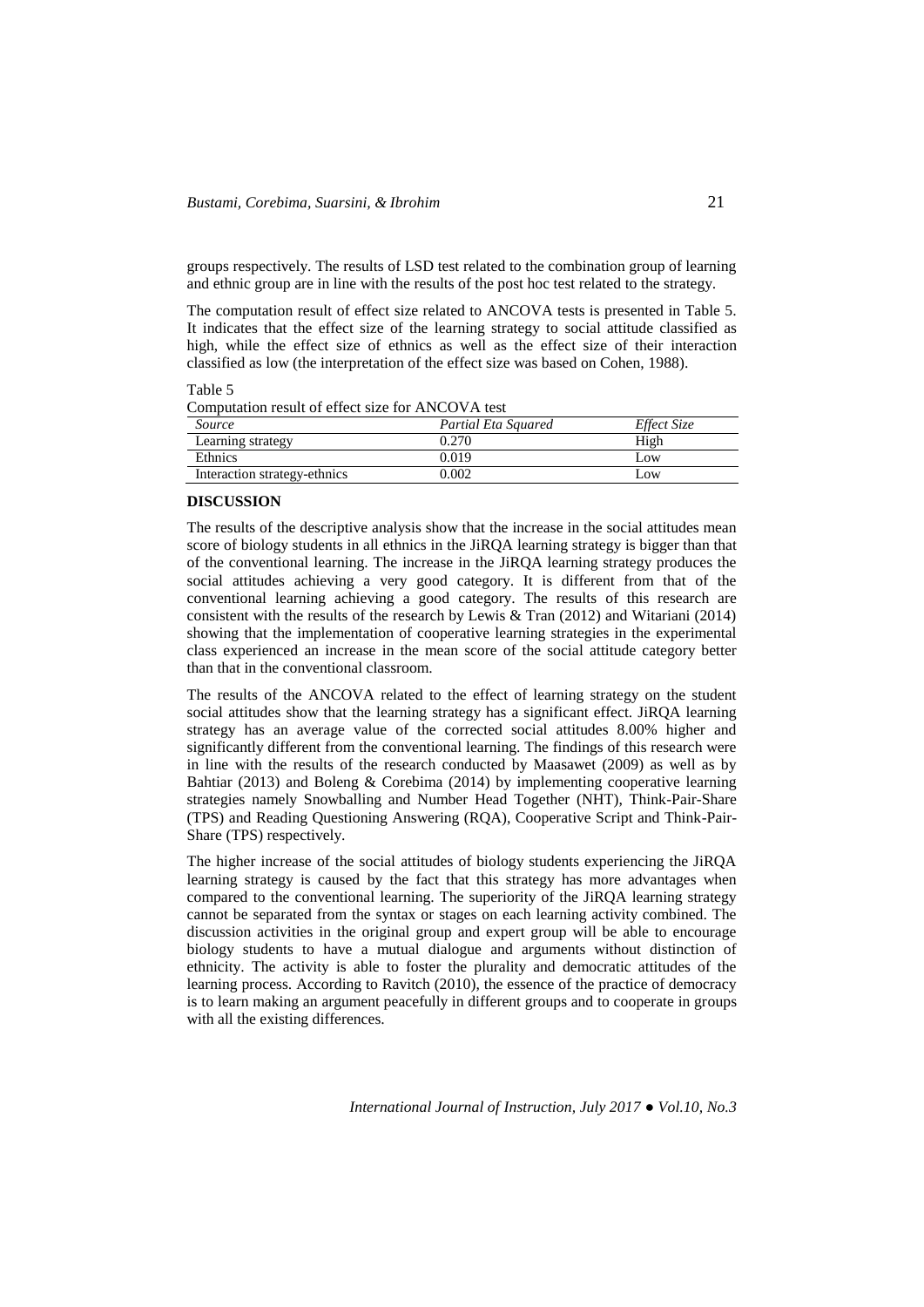On the other hand, the cooperation activities in JiRQA learning will be able to create social interactions among biology students. The interaction will be able to develop an attitude of mutual tolerance, mutual care and mutual support among students. The statement is in line with the research conducted by Laal & Ghodsi (2011) and Lewis  $\&$ Tran (2012) stating that the cooperation in the cooperative learning strategies fosters the students' attitude to be more caring and more supportive in the relationship of friendship, and enables the learners to develop their social skills (Kocak, 2008). Furthermore, the research of Ayon (2013) also revealed that the cooperation in the cooperative learning could develop the students' tolerance attitude. The tolerance attitude can foster the mutual respect among the biology students in the learning process.

JiRQA learning strategy also provides the opportunity for all biology students to read, make a resume, ask questions, and answer and submit their assignments on time, and it encouraged the biology students to be discipline and honest with his work. The results of the work are of their own thinking in their groups and not the results of cheating from the other friends, so that each student is responsible for the task given to him/her. The research of Dooly (2008) also revealed that cooperative learning could improve their responsibility, both the responsibility toward themselves and the responsibility toward others.

The increase of the social attitudes of biology students at JiRQA strategy cannot be separated from the peer tutor activities in groups. Peer tutoring activities on JiRQA learning strategy will "force" every student to share or present their parts of the learning materials to their friends. The courage to present the learning materials can foster their confidence which will ultimately enhance their cognitive abilities (Juweto, 2015; and Al-Salkhi, 2015). Peer tutoring activities can also encourage the students to be responsible of their parts of the learning materials and to learn together in order to achieve their common goal (Slavin, 2010). The responsibility of each individual can strengthen all aspects of capabilities including the social attitudes of biology students.

A different thing occurs in the conventional learning. The conventional learning process do not really encourage the biology students to develop the attitude of cooperation, honesty, discipline, responsibility, tolerance and inter-ethnic democratic attitude in the learning process. The research by Boleng et al. (2013) revealed that the decline of the students' social attitudes in conventional classes was related to the fact that the learning activities were dominated by the teacher, and the students did not really have the opportunity to interact with each other, so that it gave a less positive impression about the meaning of socialization and cooperation to help each other in the classroom.

The results of ANCOVA related to the effect of ethnics on social attitudes showed that ethnics did not have a significant effect on the social attitudes of biology students. The results of this research were not in line with the results of the previous researches conducted by Maasawet (2009) on students in relation with ethnics of Javanese, Bugis, Banjar and Kutai, and the research by Boleng & Corebima, (2014) on students in relation with ethnics of Javanese, Banjar, Bugis, and Kutai, stating that ethnics had a significant effect on the students' social attitudes. The difference between the results of this research and that of the previous researches was caused by the fact that the student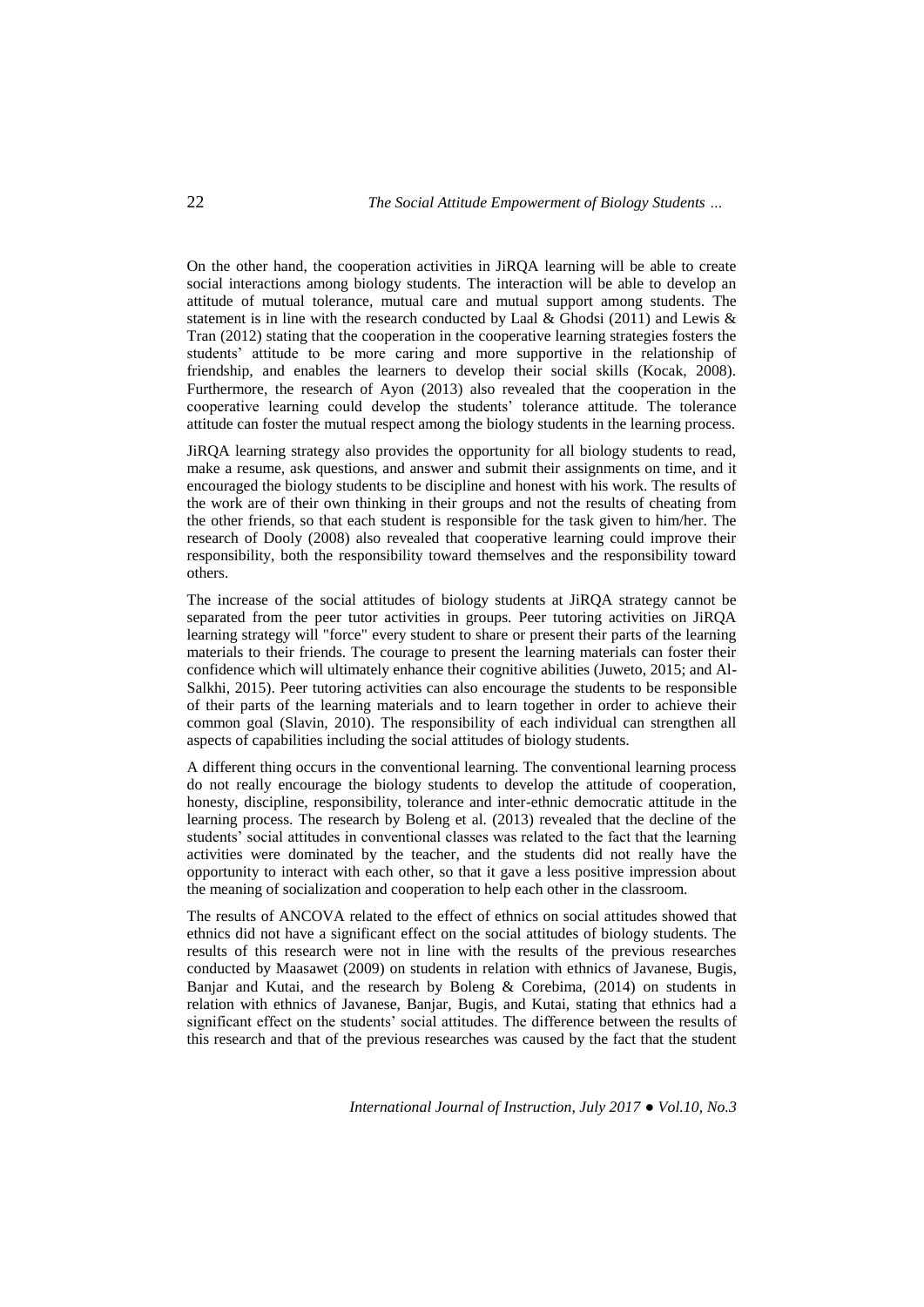characteristics in relation with ethnics of Dayak, Malay and Javanese in this research had undergone the process of acculturation. The process of acculturation have occurred because the Javanese and Malay students, as the immigrant ethnics, have been living together with the local ethnics (Dayak) in West Kalimantan long time ago, causing immigrant ethnics underwent a process of adjustment and social culture shift. Thus, it eventually led to a reduction in the difference of socio culture on each ethnics.

The research by Berry (2005) and Celenk & Van de Vijver (2011) revealed that acculturation was the process of cultural, psychological, and social changes in which people coming from different backgrounds and living continuously in quite a long time with the culture of others' leads to the creation of the same socio culture for every individual. The process of acculturation that occurred would be able to reduce the differences in social attitudes of the biology students in all the three ethnic groups. The results of this research were not in line with the research by Haerullah (2012) which revealed that the reduction of ethnic differences through the process of acculturation process did not have any effect on the differences in the social attitudes of multiethnic students.

On the other hand, the characteristics of the ethnics of Dayak, Malay and Javanese can build the social interaction among ethnics in a group. The research by Duda (2015) revealed that the character of Dayak ethnics was always able to mingle with the other ethnic groups because of marriage or the other causes. Moreover, Dayak ethnics as a local ethnic appreciates and cares very much for the other non-Dayak people. The same thing also occurs at Malay ethnics. Malay ethnics, as the second largest ethnic group in West Kalimantan, has a character with good hospitality toward each other and toward their environment, so that the Malay ethnics find it easy to interact with the other ethnics. Related to the Javanese ethnics, the research of Maasawet (2009) revealed that the Javanese has the principles of respect, which is manifested in the forms of shyness, easily accept any situation, tolerance and easily adapt to the surrounding environment. Characteristics possessed by all the three ethnic groups can also reduce the differences in social attitudes among the biology students.

The results of ANCOVA related to the effect of the interaction between learning strategy and ethnics on the social attitudes show that the interaction does not have a significant effect on the social attitudes of biology students. The result of this research related to the interaction effect is not in line with the research results of Maasawet (2009) implementing cooperative learning's of Snowballing and Number Head Together (NHT), as well as the research results of Boleng & Corebima (2014) implementing Cooperative Script and Think-Pair-Share (TPS). The difference is associated with the different characteristics of the strategies and ethnics used in the previous researches.

Although it did not show a significant effect, to reveal more information about this research, the post hoc test is performed in order to know the differences of the social attitudes in each combination group between learning strategy and ethnics. The results of LSD test showed that the social attitude in both groups of the combination between strategies and ethnics was not significantly different. This phenomena is caused by the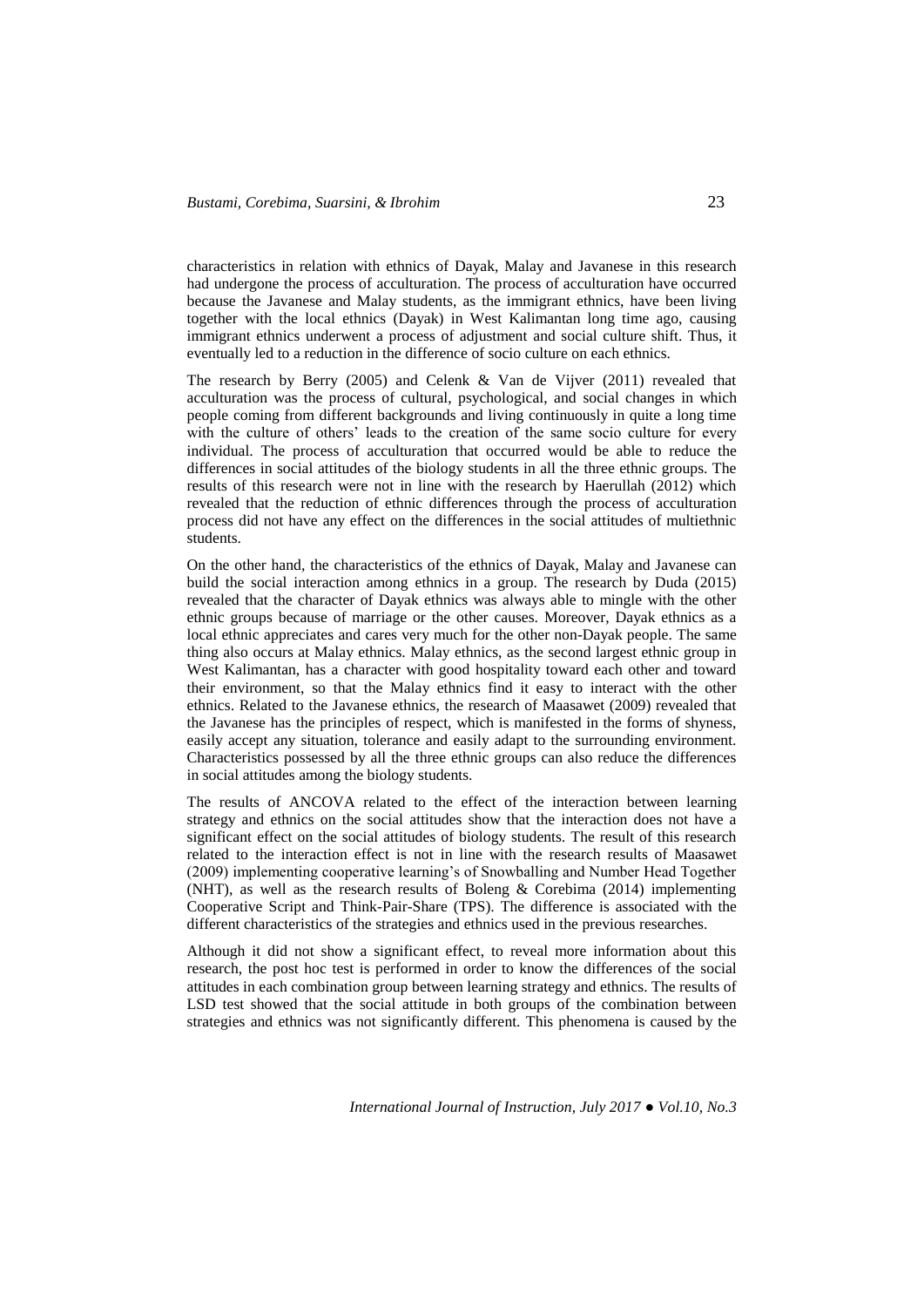process of acculturation and the character values of each ethnics, so that there was not any difference in the social attitudes of each ethnics.

The process of assimilation occurring in the STKIP Persada Khatulistiwa Sintang also influence the social attitudes of the biology students. STKIP Persada Khatulistiwa Sintang as a higher education institution in West Borneo located in the multiethnic region has instilled social attitudes, such as honesty, discipline, responsibility, tolerance, cooperation, confidence and democratic plurality attitude through the activities of student activity units. Some activities of student activity units such as activities related to sports, religion, nature lovers, and the scouts are able to bring the process of assimilation in each ethnics, so that it create a similar social attitude in each multiethnic student. According to Liliweri (2009) when ethnic groups hold assimilation activity, they will identify themselves as a new group. The assimilation process is characterized by the development of the same attitudes, which, although sometimes emotional, aims to achieve unity, or at least to achieve integration in the organization and action.

The undifferent social attitudes in some combination of learning strategy and ethnic group were also possibly caused by the facts that some lecturers had instilled the social attitude through the learning process, especially cooperative learning. The results of the preliminary observation described that some lecturers implemented cooperative learning process, including Student Teams Achievement Division (STAD), Number Head Together (NHT), Jigsaw, and Make a Match. The implementation of cooperative learning strategy would provide equal opportunities for the students coming from different ethnic backgrounds to work in teams and to participate fully in the classroom, so that it strengthened the social attitudes among ethnics (Arends, 2008). The implementation of cooperative strategies are also able to form a heterogeneous group of the biology students in terms of ethnicity, gender and religion. The heterogeneity in the cooperative learning would also provide an equal opportunity for each ethnic group to develop the social attitudes of each ethnicity.

The findings of this research indicate that the JiRQA cooperative learning strategy has more potential in empowering the social attitudes of biology students in all the three ethnic groups. The findings of this research are in line with the researches conducted by Maasawet (2009), Haerullah (2012), and Boleng & Corebima (2014), stating that the cooperative learning strategy has the potential to empower social attitudes of multiethnic learners. Some characteristics of JiRQA, when integrated with ethnicity, will be potential in empowering the social attitudes of multiethnic students.

JiRQA learning strategy is an interactive learning strategy centered on the students. The interactive learning process in the JiRQA learning strategy occurs through group discussions, reading, summarizing, asking questions, and answering their own questions in the group, as well as peer tutoring activity in the group activity. The activities in the JiRQA learning strategy can encourage the multiethnic students to be honest, discipline, responsible, caring, cooperative, and tolerant, without differentiating ethnicities, so that it will create the democratic process in learning. In addition, the activities in the JiRQA learning strategies are also able to establish harmonious inter-ethnic interaction in the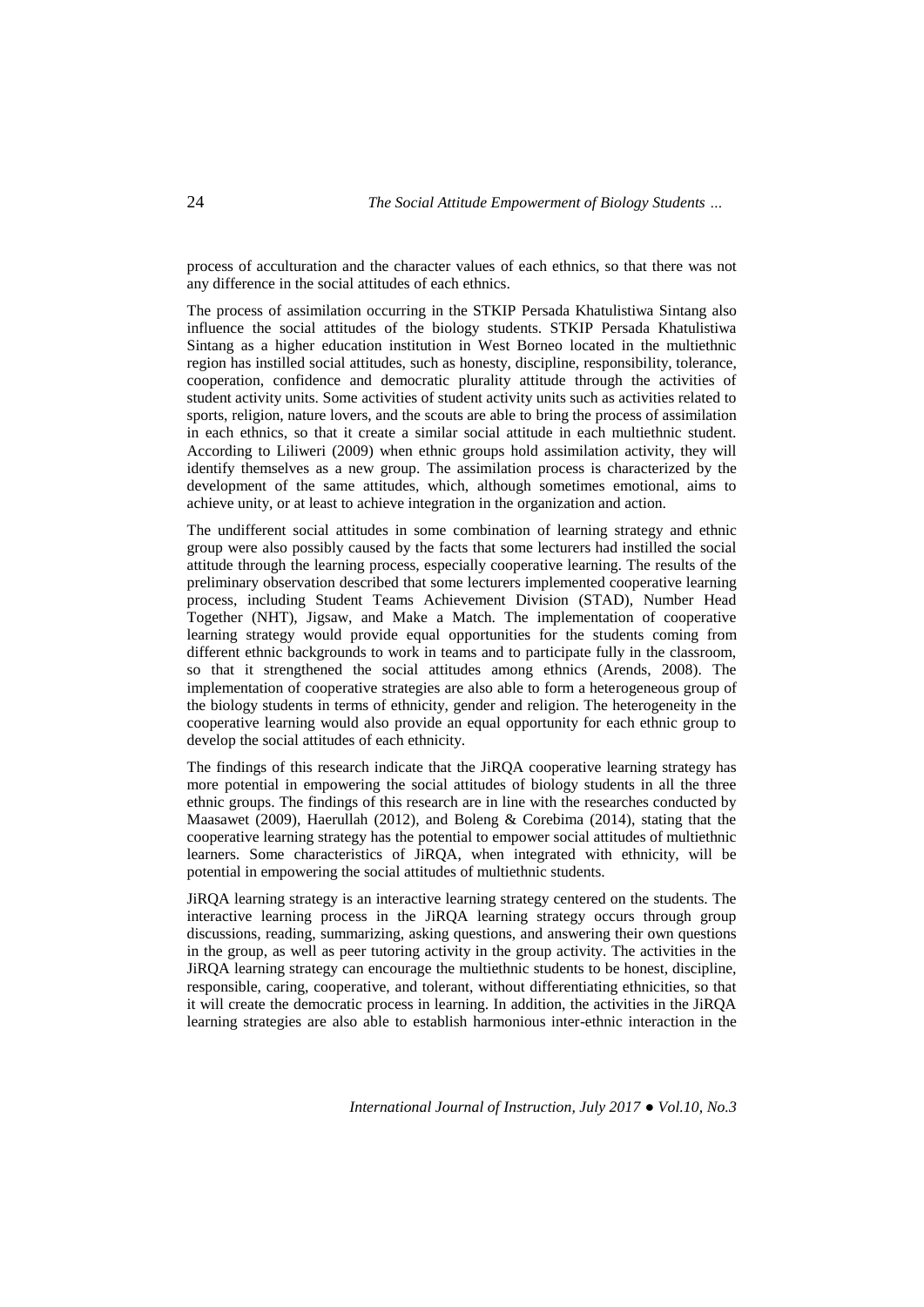learning process. The interaction that occurred in the JiRQA learning strategy would strengthen the social attitudes of the multiethnic students.

# **CONCLUSION**

Based on the results of the data analysis and discussion, it can be concluded that: (1) learning strategies had an effect of the social attitudes of biology students. The increase of the social attitudes in JiRQA learning strategy is 8.00% higher than that on the conventional learning, (2) ethnic does not have any effect on the social attitudes of biology students, (3) the interaction between learning strategy and ethnics does not have any effect of the social attitude of biology students. In both learning, it is proven that the social attitudes of biology students at all ethnics are equal, caused by the acculturation and assimilation.

JiRQA learning strategy can be recommended to be implemented in the learning process as an effort to empower the social attitudes of multiethnic students. Universities need to implement cooperative learning strategies, especially the JiRQA strategy in improving the social attitudes of biology students. Furthermore, the researchers and lecturers need to conduct similar researches on different learning materials and different levels of education, and to use JiRQA learning strategy to measure the effect of this learning strategy on the other dependent variables, such as retention.

# **REFERENCES**

Al-Salkhi, M. J. (2015). The effectiveness of jigsaw strategy on the achievement and learning motivation of the 7th primary grade students in the islamic education. *International Journal of Humanities and Social Science, 5*(4), 111-118.

Arends, R. I. (2008). *Learning to Teach*. Seventh Edition. New York: McGraw- Hill Company.

Ayon, N. S. (2013). Collaborative learning in english for specific purposes courses: Effectiveness and students'attitudes towards it. *American Academic & Schoolarly Research Journal, 5*(3), 62-75.

Bahtiar. (2013). *Potensi pembelajaran yang memadukan strategi Think Pairs Share (TPS) dan Reading Questioning Answering (RQA) untuk meningkatkan sikap sosial dan penguasaan konsep biologi siswa SMA multietnis di Ternate* [*The potential of learning strategy integrating Think Pairs Share (TPS) and Reading Questioning Answering (RQA) to improve the social attitude and biological concept mastery of multiethnic senior high school students in Ternate*]*.* Proceeding Seminar Nasional X Biologi UNS Surakarta, 10(2), 48-54.

Bahtiar. (2015). Pembelajaran kooperatif untuk meningkatkan sikap sosial dan pemahaman konsep siswa sekolah multietnis [Cooperative learning to improve social attitudes and concept gaining of multiethnic school students]. *Jurnal Edukasi Matematika dan Sains, 3* (1), 1-13.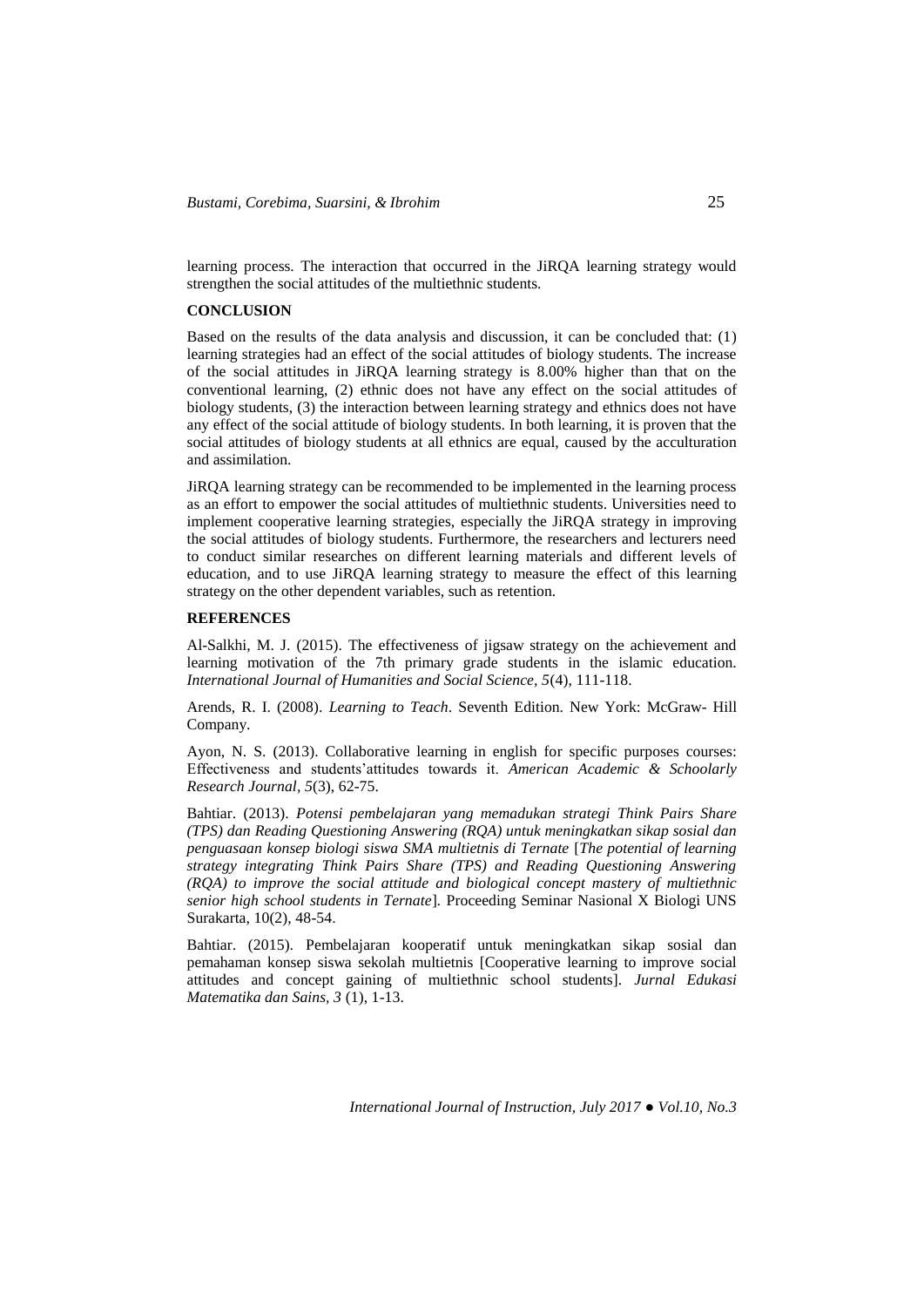Banks, J. A. (2002). *An Introduction to Multicultural Education.* Boston: Allyn & Bacon.

Berry, J. W. (2005). Acculturation: Living successfully in two cultures. *International Journal of Intercultural Relations 29*, 697–712.

Blake, R., & Shiffrar, M. (2007). Perception of human motion. *The Annual Review of Psychology, 58*, 47-73.

Bleszynska, K. (2008). *Cooperative learning and processes of individuation*. Conference Venue: Via S.Ottavio 20, January 19-22. Turin, ITALY: The IAIE Regularly Organizes International Educational.

Boleng, D. T., Corebima, A. D., Susilo, H., & Ibrohim. (2013). *Pengaruh strategi pembelajaran cooperative script dan think-pair-share terhadap sikap sosial siswa SMA Samarinda multietnis* [*The effect of cooperative script and think-pair-share learning strategies on the social attitudes of multiethnic senior high school students in Samarinda*]. Proceeding Seminar Nasional X Biologi UNS Surakarta, 10(2), 55-63.

Boleng D. T. & Corebima, A. D. (2014). Cooperative learning models having better potency to improve social attitude of multiethnic senior high school students at Samarinda, Indonesia. *Journal of Educational Research and Reviews, 2(*3), 36-44.

Celenk, O., & Van de Vijver, F. (2011). Assessment of acculturation: Issues and overview of measures. *Online Readings in Psychology and Culture, 8*(1), 1-22.

Clarry, S. (2004). Multicultural education in Kalimantan Barat; An overview. *Jurnal Multicultural Education in Indonesia and South East Asia 1*, 85.

Cohen, E. G. & Lotan, R. A. (1995). Producing equal status interaction in the heterogeneous classroom. *American Educational Research Journal 32,* 99-120.

Darmadi. (2011). *Membentuk Peradaban Bangsa Melalui Pendidikan Multietnik*  [*Developing the nation civilization through multiethnic education*]. Bandung: Alfabet.

Dooly, M. (Ed). (2008). *Constructing Knowledge Together*: *A Guidebook to Moderating Intercultural Collaboration Online.* Bern: Peter Lang.

Duda, H. J. (2015). *Pengaruh model pembelajaran berbasis masalah melalui praktikum yang ditunjang asesmen autentik dan etnis terhadap kemampuan berpikir kritis, keterampilan proses sains, dan sikap ilmiah mahasiswa STKIP Persada Khatulistiwa Sintang pada matakuliah fisiologi* [*The effect of problem based learning model through practice supported by authentic assessment and ethnic on critical thinking skills, science process skills, and science attitudes of STKIP Persada Khatulistiwa Sintang students on physiology course*]. Unpublished doctoral dissertation. Malang: State University of Malang.

Fraenkel, J. R. & Wallen, N. E. (1993). *How to Design And Evaluate Research In Education, 2nd ed*. New York: Mc Graw Hill.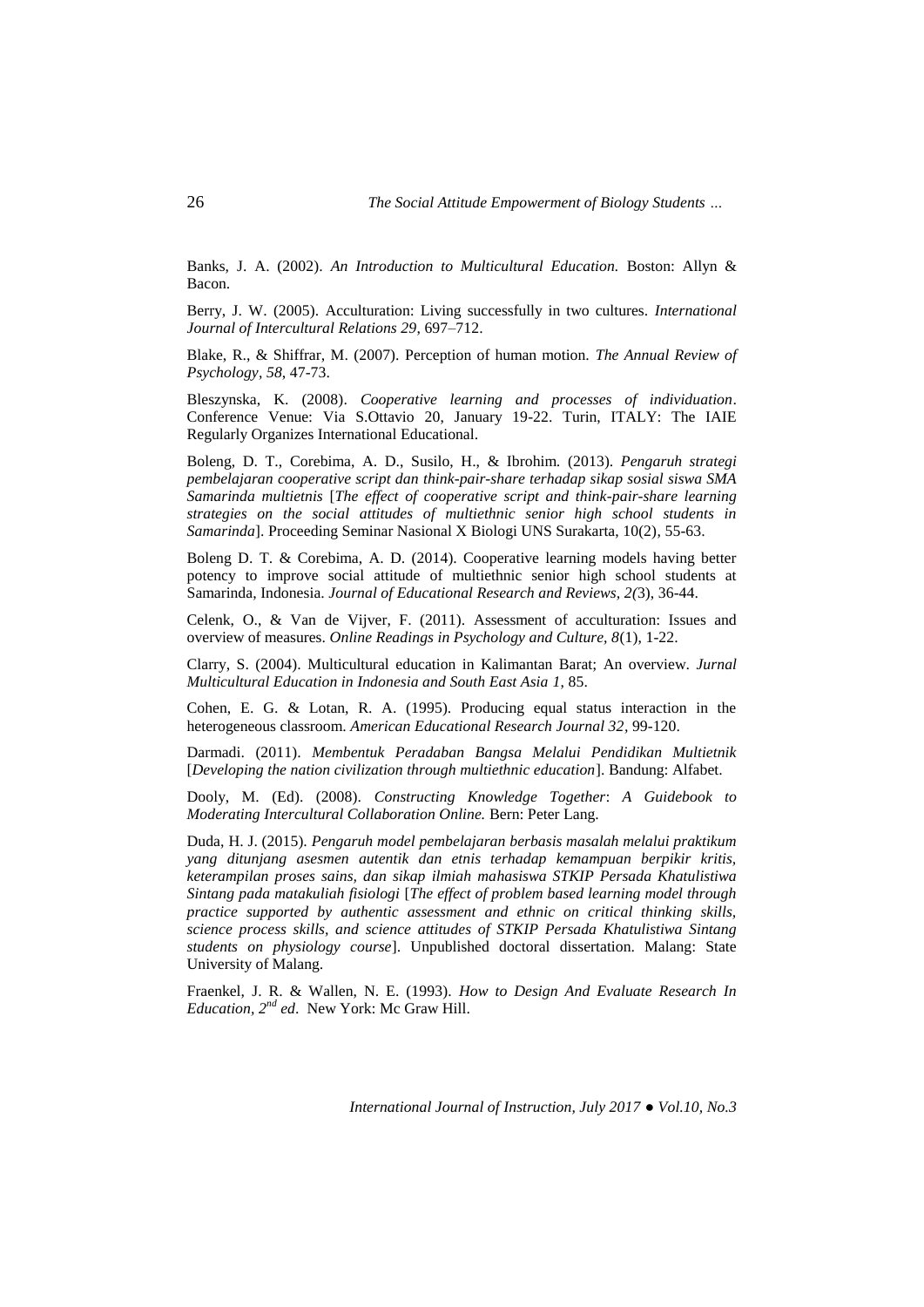Frith, C. D. & Wolpert, D. M. (2004). *The Neuroscience of Sosial Interaction: Decoding, Imitating, And Influencing The Actions of Others*. United States of America: Oxford University Press*.*

Greensteins L. (2012). *Assessing 21st Century skills*. United States of America: Corwin.

Ginsburg-Block, M. D.; Rohrbeck, C. A. & Fantuzzo, J. W. (2006). A meta-analytic review of sosial, self-concept, and behavioral outcomes of peer-assisted learning. *Journal of Educational Psychology, 98*(4), 732-749.

Haerullah. (2012). *Pengembangan perangkat pembelajaran IPA Berpola Pemberdayaan Berpikir Melalui Pertanyaan (PBMP) dan Think Pair Share (TPS) serta pengaruh penerapannya terhadap metakognisi, berpikir kritis, dan sikap sosial siswa SD multietnis di kota Ternate* [*Developing science learning materials using Thinking Empowerment by Questioning (TEQ) learning and Think Pair Share (TPS) learning and the effect of its' implementation on metacognition, critical thinking, and social attitudes of multiethnic elementary students in Ternate*]. Unpublished doctoral dissertation. Malang: State University of Malang.

Juweto, G. A. (2015). Effects of Jigsaw co-operative teaching/learning strategy and school location on students achievement and attitude towards biology in secondary school in Delta State. *International Journal of Education and Research, 3*(8), 31-40.

Kadir, S. A., Wong, S. L., Luan, W. S., Pihie, Z. A. L., Noran, F. Y., Yacob, N. F., Tarmizi, R. A. & Elian, H. (2005). The effect of cooperative learning strategy on peer attachment. *Pakistan Journal of Physiological Research, 20*(4), 121-131.

Kocak, R. (2008). The effect of cooperative learning on psychological and sosial traits among undergraduate students. *Sosial Behavior and Personality, 36*(6), 771-782.

Laal, M. & Ghodsi, S. M. (2011). Benefits of collaborative learning. *Procedia-Social and Behavioral Sciences, 31,* 486-490.

Lewis, R. & Tran, V. D. (2012). The effects of jigsaw learning on students' attitudes in a Vietnamese higher education classroom. *International Journal of Higher Education, 1*(2), 9-20.

Liliweri, A. (2009). Makna *Budaya Dalam Komunikasi Antar Budaya* [*Meaning of culture in intercultural communication*]. Yogyakarta: PT LKiS Printing Cemerlang.

Maasawet, E. T. (2009). *Pengaruh strategi pembelajaran kooperatif Snowballing dan Number Head Together (NHT) pada sekolah multietnis terhadap kemampuan berpikir kritis, hasil belajar kognitif sains biologi dan sikap sosial siswa SMP Samarinda* [*The effect of cooperative learning strategies Snowballing and Number Head Together (NHT) in multiethnic schools on the critical thinking skills, cognitive learning outcomes of biology and social attitudes of junior high school students Samarinda*]. Unpublished doctoral dissertation. Malang: State University of Malang.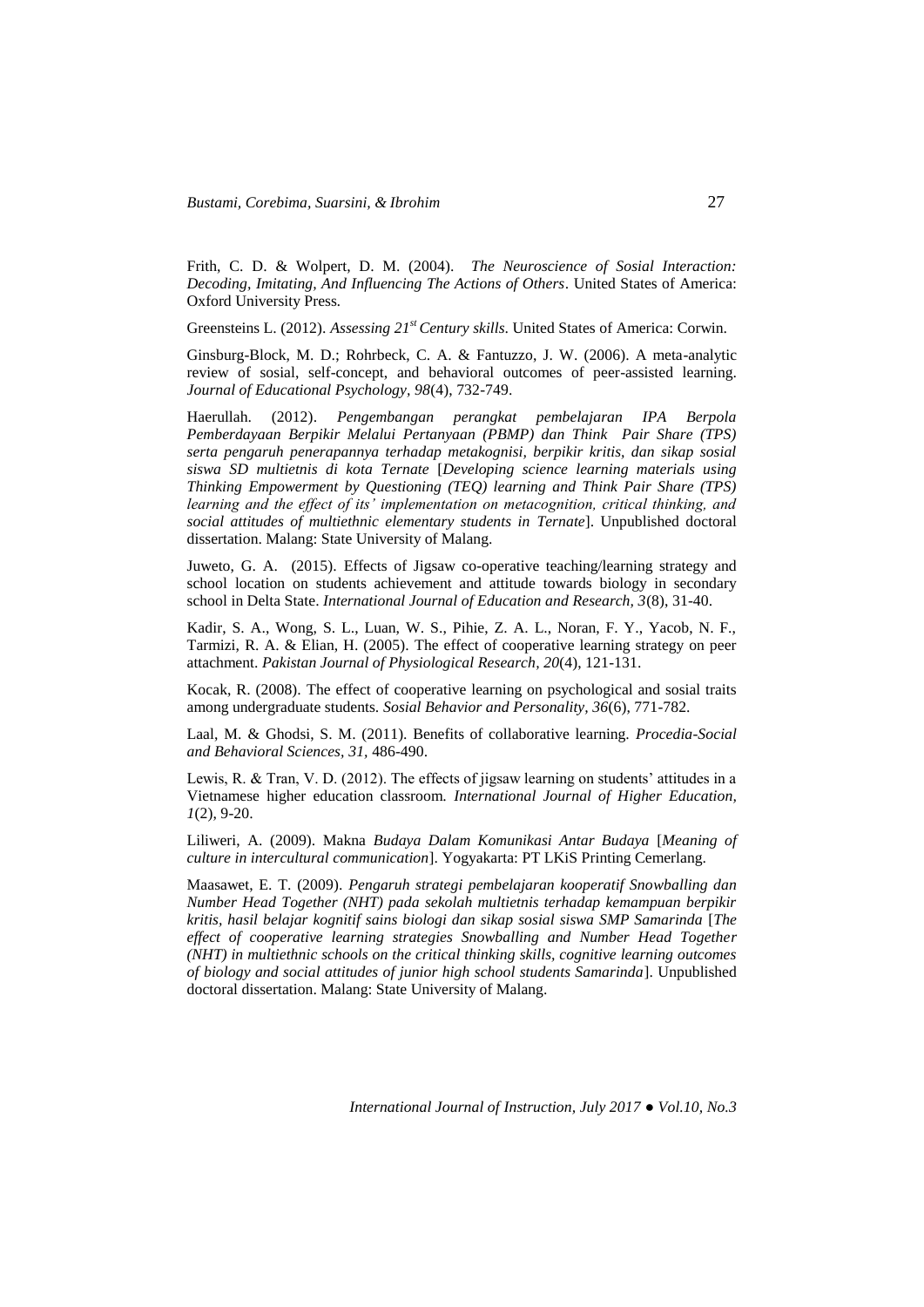McKown, C. (2005). Applying ecological theory to advance the science and practice of school based prejudice reduction interventions. *Educational Psychologist, 40*(3), 177- 189.

Parke. & Clarke-Stewart. (2011). *Social Development*. New York: Wiley.

Purwaaktari, E. (2015). Pengaruh model collaborative learning terhadap kemampuan pemecahan masalah matematika dan sikap sosial siswa kelas V SD Jarakan Sewon Bantul [The effect of collaborative learning model on the problem solving ability and social attitudes of mathematics student class V of elementary school, Jarakan Sewon, Bantul]. *Jurnal Penelitian Ilmu Pendidikan, 8*(1), 95-111.

Slavin. (2010). *Cooperative Learning: Theory Rearchand Practice*. London: Allyn & Barcon.

Ravitch, D. (2010). *The Life and Death of The Great American School System: How Testing and Choice are Undermining Education*. New York: Basic Books.

Rachmawati, Y. (2014). The necessity of multicultural education in Indonesia. *International Journal of Education and Research, 2*(10), 317-328.

Ramalingam, K.; Ramalingam, M. & Chinnavan, E. (2014). Assessment of learning domains to improve student's learning in higher education. *Journal of Young Pharmacists, 6*(1), 27-33.

Roseth, C. J., Johnson, D. W. & Johnson, R. T. (2008). Promoting early adolescents' achievement and peer relationships: The effects of cooperative, competitive, and individualistic goal structures. *Psychological Bulletin, 134*(2), 223-246.

Rotherham, A. J. & Willingham D. (2009). 21<sup>st</sup> Century skills: The challenges ahead. *Educational Leadership, 67*(1), 16-21.

Tilaar, H. A. R. (2009). *Multikulturalisme Tantangan-Tantangan Global Masa Depan Dalam Transformasi Pendidikan Nasional* [*Multiculturalism as global challenges of the future in the national education transformation*]. Jakarta: Grasindo.

Tomasello, M. (2014). *A Natural History of Human Thinking*. Cambridge, MA: Harvard University Press.

Trilling, B. & Fadel, C. (2009). *21stcentury Skills, Learning for Life In Our Time*. San Francisco: Jossey-Bass.

UNESCO. (1996). *Learning*: *The treasure within*. Report to UNESCO of the International Commission on Education for the twenty-first century. Paris: UNESCO.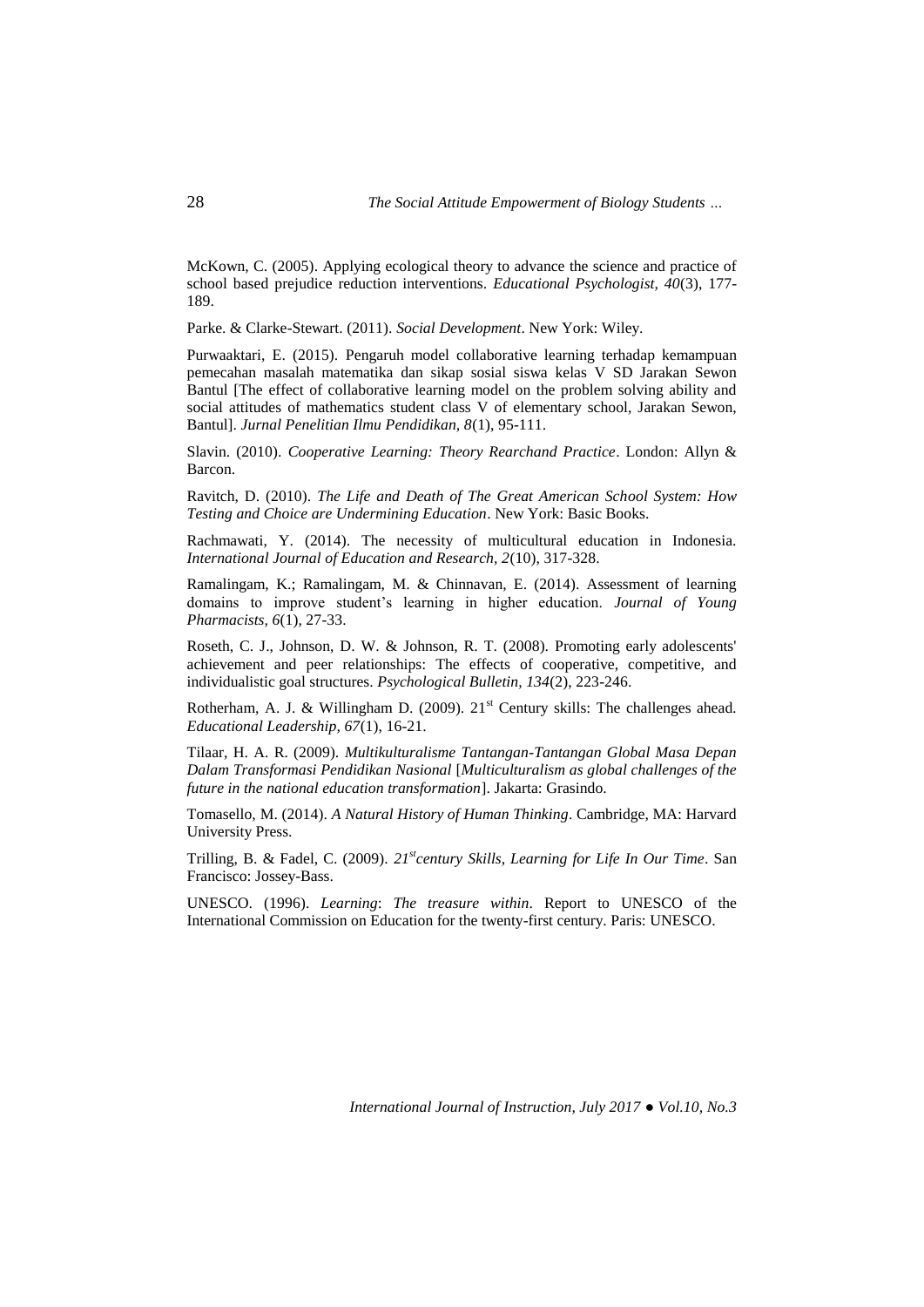#### **Turkish Abstract Biyoloji Öğrencilerinin Sosyal Davranışlarının Güçlendirilmesi: Farklı Kültürlerdeki JiRQA Öğrenme Stratejileri**

Yüksek öğretimde sosyal davranışların desteklenmesi zorunludur. Bu araştırmanın amacı, JiRQA öğrenme strateji uygulamalarıyla çok kültürlü biyoloji öğrencilerinin sosyal davranışlarının güçlendirilmesinin etkilerini ortaya çıkarmaktır. Örneklem Dayak, Malay ve Javanese kültürüne ait rasgele örnekleme tekniğiyle seçilmiş 125 öğrenciden oluşmaktadır. Sosyal davranış verileri SSAQ ile elde edilmiştir. Veriler, %5 anlamlılık düzeyinde (P<0.05) kovaryans analizi (ANCOVA) kullanılarak analiz edilmiştir. Analiz sonuçları JiRQA öğrenme stratejilerinin biyoloji öğrencilerinin sosyal davranışlarını güçlendirmede etkili olduğunu göstermektedir.

Anahtar Kelimeler: biyoloji öğrencileri, kültürler, JiRQA stratejileri, öğrenme stratejileri, sosyal davranışlar

#### **French Abstract**

#### **La Responsabilisation d'Attitude Sociale d'Étudiants de Biologie : Mise en œuvre JiRQA Apprentissage de Stratégie dans Membres d'une minorité ethnique Différents**

La responsabilisation d'attitudes sociales dans l'enseignement supérieur est indispensable. Le but de cette recherche était de découvrir l'effet des efforts de responsabilisation sur les attitudes sociales d'étudiants de biologie multiethniques par la mise en œuvre de JiRQA l'apprentissage de la stratégie. L'échantillon total était 125 étudiants consistant des membres d'une minorité ethnique de Dayak, le malais(le Malais) et le Javanais. Les échantillons été pris en utilisant technique d'échantillonnage aléatoire simple. Les données d'attitudes sociales ont été obtenues de SSAQ. Les données ont été analysées en utilisant l'analyse de covariance (ANCOVA) au niveau de signification de 5 % (p 0.05). Les résultats de l'analyse ont montré que le JiRQA l'apprentissage de la stratégie était plus de potentiel dans les attitudes sociales autorisantes d'étudiants de biologie.

Mots Clés: étudiants de biologie, membres d'une minorité ethnique, JiRQA stratégie, apprenant stratégie, attitudes sociales

#### **Arabic Abstract**

# **الموقف االجتماعي تمكين طالب علم األحياء: تنفيذ استراتيجية التعلم لـJiRQA في إثنيكس مختلفة**

تمكين المواقف االجتماعية في التعليم العالي ضروري. وكان الهدف من هذا البحث الكشف عن تأثير جهود التمكين على المواقف االجتماعية لطالب البيولوجيا متعددة األعراق من خالل تنفيذ استراتيجية التعلم لJiRQA . وكان مجموع العينة 521 طالبا يتكون من العرقية من Dayak ، الماليو والجاوية. تم أخذ العينات باستخدام تقنية بسيطة ألخذ العينات العشوائية. تم الحصول على بيانات المواقف االجتماعية من SSAQ. تم تحليل البيانات باستخدام تحليل التباين )ANCOVA )عند مستوى معنوية ٪1 )0.05> p). وأظهرت نتائج التحليل أن استراتيجية التعلم لجيركا كانت أكثر قدرة على تمكين المواقف االجتماعية لطلاب الأحياء.

الكلمات الرئيسية: طالب البيولوجيا، العرقية، استراتيجية جركا، استراتيجية التعلم، والمواقف االجتماعية